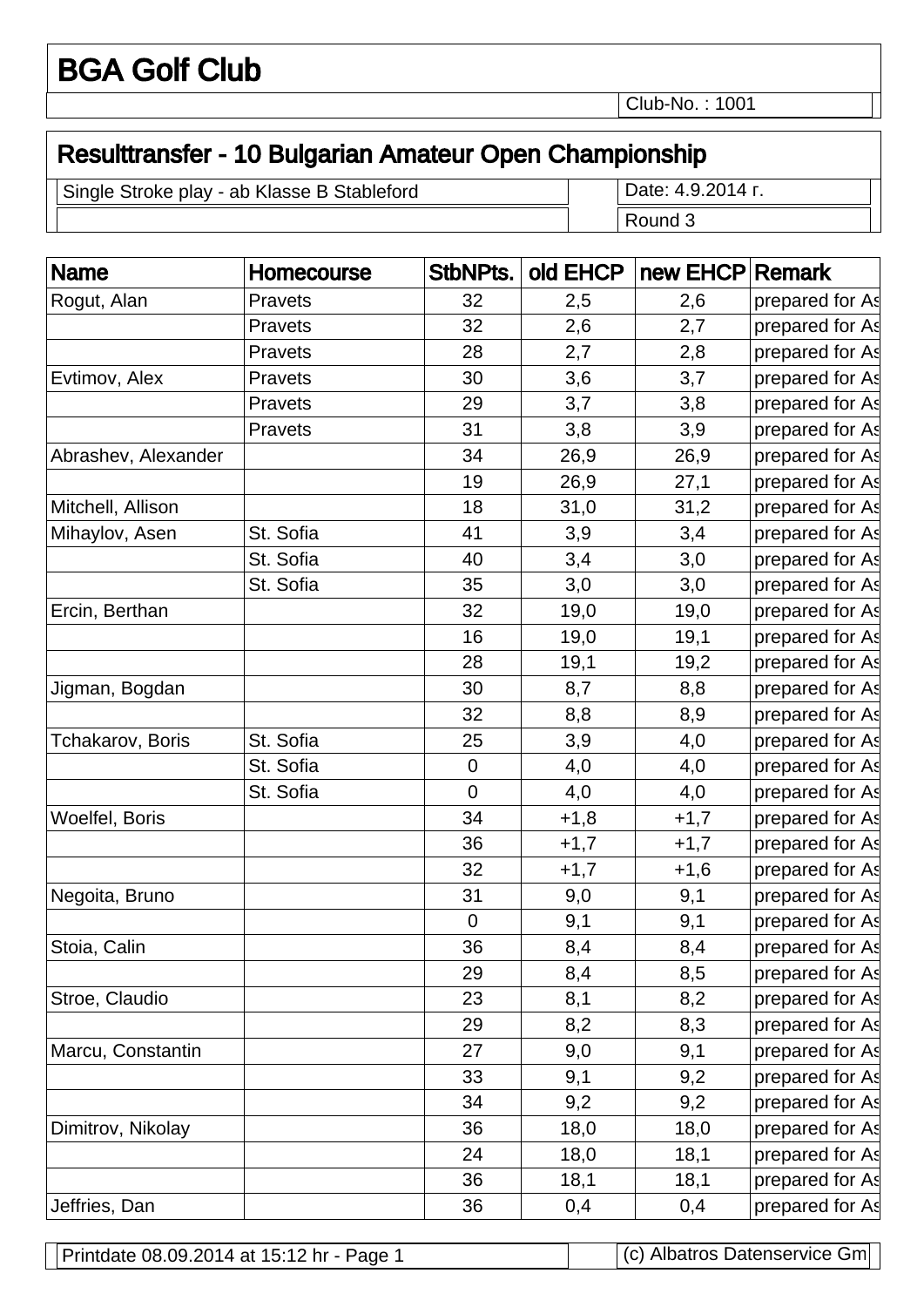| <b>Name</b>        | <b>Homecourse</b>                         | <b>StbNPts.</b> | old EHCP | new EHCP Remark |                              |
|--------------------|-------------------------------------------|-----------------|----------|-----------------|------------------------------|
|                    |                                           | 35              | 0,4      | 0,4             | prepared for As              |
|                    |                                           | 32              | 0,4      | 0,5             | prepared for As              |
| Brady, David       |                                           | 29              | 4,5      | 4,6             | prepared for As              |
|                    |                                           | 32              | 4,6      | 4,7             | prepared for As              |
|                    |                                           | 33              | 4,7      | 4,8             | prepared for As              |
| Dochev, Denis      |                                           | 37              | 32,0     | 31,5            | prepared for As              |
|                    |                                           | 19              | 31,5     | 31,7            | prepared for As              |
|                    |                                           | 12              | 31,7     | 31,9            | prepared for As              |
| Schoukens, Denis   |                                           | 25              | 16,0     | 16,1            | prepared for As              |
|                    |                                           | 15              | 16,1     | 16,2            | prepared for As              |
|                    |                                           | 24              | 16,2     | 16,3            | prepared for As              |
| Dimitrov, Denis    | St. Sofia                                 | 23              | 12,3     | 12,4            | prepared for As              |
|                    | St. Sofia                                 | 18              | 12,4     | 12,5            | prepared for As              |
| Dieter, Sadar      |                                           | 25              | 5,0      | 5,1             | prepared for As              |
|                    |                                           | 32              | 5,1      | 5,2             | prepared for As              |
|                    |                                           | 33              | 5,2      | 5,3             | prepared for As              |
| Savov, Dimitar     | St. Sofia                                 | 40              | 7,7      | 6,9             | prepared for As              |
|                    | St. Sofia                                 | 31              | 6,9      | 7,0             | prepared for As              |
|                    | St. Sofia                                 | 26              | 7,0      | 7,1             | prepared for As              |
| Zhelev, Dimitar    | St. Sofia                                 | 41              | 27,4     | 25,2            | prepared for As              |
|                    | St. Sofia                                 | 12              | 25,2     | 25,3            | prepared for As              |
|                    | St. Sofia                                 | 16              | 25,3     | 25,4            | prepared for As              |
| Pescariu, Dinu     |                                           | 31              | 4,0      | 4,1             | prepared for As              |
|                    |                                           | $\mathbf 0$     | 4,1      | 4,1             | prepared for As              |
| Mateshin, Dmitry   |                                           | 27              | 4,2      | 4,3             | prepared for As              |
|                    |                                           | 33              | 4,3      | 4,4             | prepared for As              |
|                    |                                           | 36              | 4,4      | 4,4             | prepared for As              |
| Kilic, Feridun     |                                           | 27              | 21,5     | 21,6            | prepared for As              |
|                    |                                           | 13              | 21,6     | 21,7            | prepared for As              |
| Segarceanu, Florin |                                           | 32              | 8,9      | 9,0             | prepared for As              |
|                    |                                           | $\mathbf 0$     | 9,0      | 9,0             | prepared for As              |
| Stan, Gabriel      |                                           | 31              | 15,4     | 15,5            | prepared for As              |
|                    |                                           | $\mathbf 0$     | 15,5     | 15,5            | prepared for As              |
| Chasapis, George   |                                           | 22              | 7,9      | 8,0             | prepared for As              |
|                    |                                           | $\overline{0}$  | 8,0      | 8,0             | prepared for As              |
| Garabli, Gulay     |                                           | 38              | 16,2     | 15,6            | prepared for As              |
|                    |                                           | 14              | 15,6     | 15,7            | prepared for As              |
|                    |                                           | 36              | 15,7     | 15,7            | prepared for As              |
| Garably, Hasan     |                                           | 29              | 12,0     | 12,1            | prepared for As              |
|                    |                                           | 13              | 12,1     | 12,2            | prepared for As              |
|                    |                                           | 27              | 12,2     | 12,3            | prepared for As              |
| El Feleki, Ilia    | St. Sofia                                 | 36              | 9,0      | 9,0             | prepared for As              |
|                    | St. Sofia                                 | 32              | 9,0      | 9,1             | prepared for As              |
| Andreev, Ivan      | <b>Pravets</b>                            | 43              | 17,4     | 15,3            | prepared for As              |
|                    | <b>Pravets</b>                            | 22              | 15,3     | 15,4            | prepared for As              |
|                    | Printdate 08.09.2014 at 15:12 hr - Page 2 |                 |          |                 | (c) Albatros Datenservice Gm |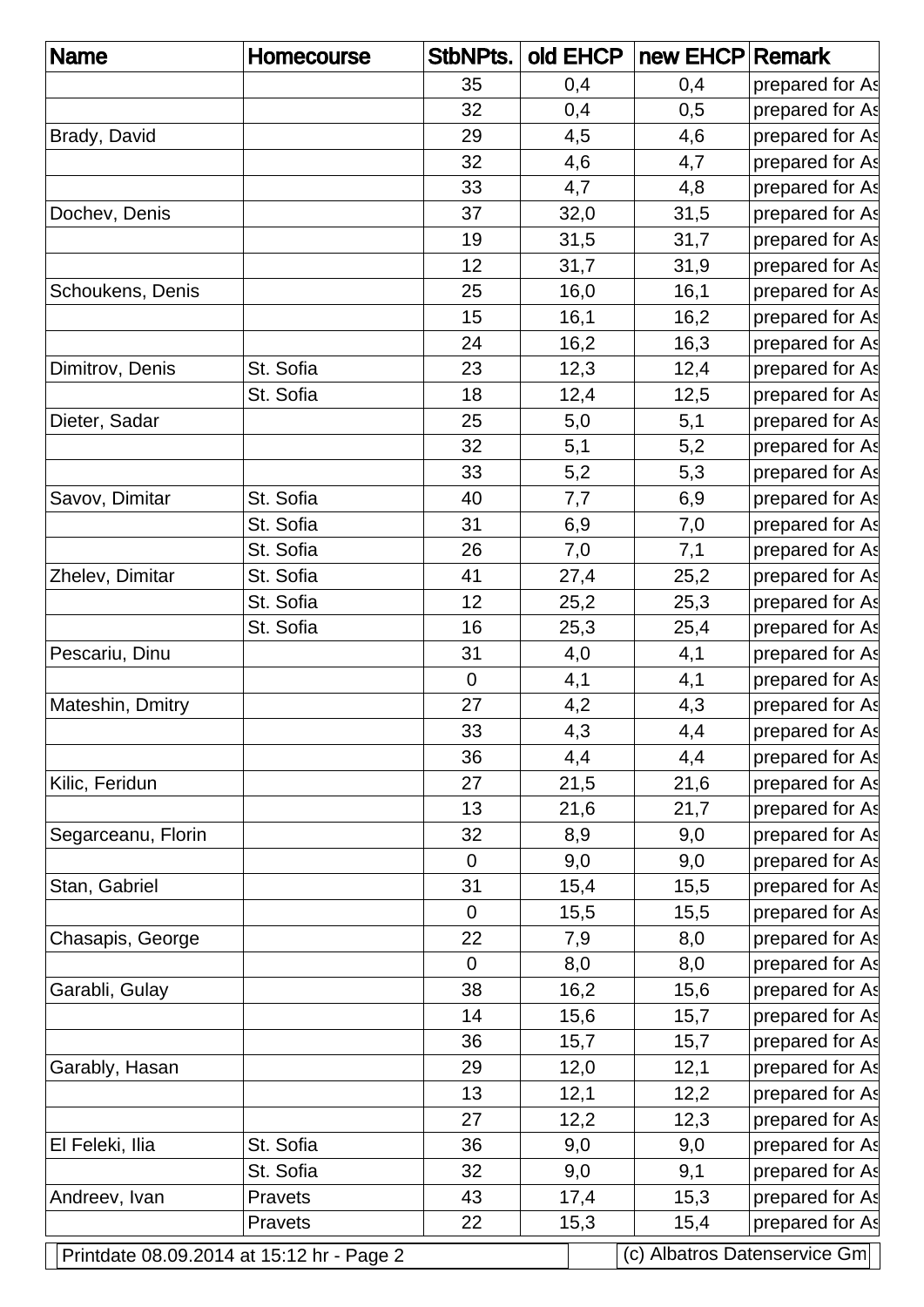| <b>Name</b>          | <b>Homecourse</b>                         | StbNPts.    | old EHCP | new EHCP Remark |                              |
|----------------------|-------------------------------------------|-------------|----------|-----------------|------------------------------|
|                      | <b>Pravets</b>                            | 0           | 15,4     | 15,5            | prepared for As              |
| Boeckmans, Ivan      |                                           | 45          | 17,0     | 14,3            | prepared for As              |
|                      |                                           | 19          | 14,3     | 14,4            | prepared for As              |
|                      |                                           | 39          | 14,4     | 13,5            | prepared for As              |
| Simeonova, Ivana     | St. Sofia                                 | 29          | 7,4      | 7,5             | prepared for As              |
|                      | St. Sofia                                 | 35          | 7,5      | 7,5             | prepared for As              |
|                      | St. Sofia                                 | 35          | 7,5      | 7,5             | prepared for As              |
| Rigsby, Jimmy        |                                           | 30          | 2,0      | 2,1             | prepared for As              |
|                      |                                           | 31          | 2,1      | 2,2             | prepared for As              |
|                      |                                           | 27          | 2,2      | 2,3             | prepared for As              |
| Hargreaves, Jonathan | St. Sofia                                 | 36          | 6,4      | 6,4             | prepared for As              |
|                      | St. Sofia                                 | 31          | 6,4      | 6,5             | prepared for As              |
|                      | St. Sofia                                 | 29          | 6,5      | 6,6             | prepared for As              |
| Botev, Yuly          | St. Sofia                                 | 19          | 9,0      | 9,1             | prepared for As              |
|                      | St. Sofia                                 | 26          | 9,1      | 9,2             | prepared for As              |
|                      | St. Sofia                                 | 35          | 9,2      | 9,2             | prepared for As              |
| Schneider, Klaus     |                                           | 29          | 4,6      | 4,7             | prepared for As              |
|                      |                                           | 27          | 4,7      | 4,8             | prepared for As              |
|                      |                                           | 27          | 4,8      | 4,9             | prepared for As              |
| Atanasov, Krasen     |                                           | 26          | 12,6     | 12,7            | prepared for As              |
|                      |                                           | 15          | 12,7     | 12,8            | prepared for As              |
|                      |                                           | 23          | 12,8     | 12,9            | prepared for As              |
| Reid, Leroy          | Pravets                                   | 35          | 8,9      | 8,9             | prepared for As              |
|                      | <b>Pravets</b>                            | 34          | 8,9      | 8,9             | prepared for As              |
|                      | <b>Pravets</b>                            | 27          | 8,9      | 9,0             | prepared for As              |
| Kostov, Lyubomir     | St. Sofia                                 | 36          | 2,0      | 2,0             | prepared for As              |
|                      | St. Sofia                                 | 36          | 2,0      | 2,0             | prepared for As              |
|                      | St. Sofia                                 | 36          | 2,0      | 2,0             | prepared for As              |
| Zurab, Lobjanide     |                                           | 38          | 28,0     | 27,0            | prepared for As              |
|                      |                                           | 14          | 27,0     | 27,2            | prepared for As              |
|                      |                                           | 16          | 27,2     | 27,4            | prepared for As              |
| Nikolov, Liubo       | St. Sofia                                 | 36          | 24,8     | 24,8            | prepared for As              |
|                      | St. Sofia                                 | 13          | 24,8     | 24,9            | prepared for As              |
|                      | St. Sofia                                 | 16          | 24,9     | 25,0            | prepared for As              |
| Minchev, Lyubomir    | St. Sofia                                 | 28          | 7,8      | 7,9             | prepared for As              |
|                      | St. Sofia                                 | 32          | 7,9      | 8,0             | prepared for As              |
|                      | St. Sofia                                 | 33          | 8,0      | 8,1             | prepared for As              |
| Meeusen, Luc         |                                           | 33          | 18,0     | 18,0            | prepared for As              |
|                      |                                           | 18          | 18,0     | 18,1            | prepared for As              |
|                      |                                           | 33          | 18,1     | 18,1            | prepared for As              |
| Popov, Maxim         |                                           | 18          | 9,4      | 9,5             | prepared for As              |
|                      |                                           | 27          | 9,5      | 9,6             | prepared for As              |
|                      |                                           | $\mathbf 0$ | 9,6      | 9,6             | prepared for As              |
| Frazer, Malcolm      |                                           | 30          | 15,0     | 15,1            | prepared for As              |
| Abrashev, Marian     | St. Sofia                                 | 27          | 7,2      | 7,3             | prepared for As              |
|                      | Printdate 08.09.2014 at 15:12 hr - Page 3 |             |          |                 | (c) Albatros Datenservice Gm |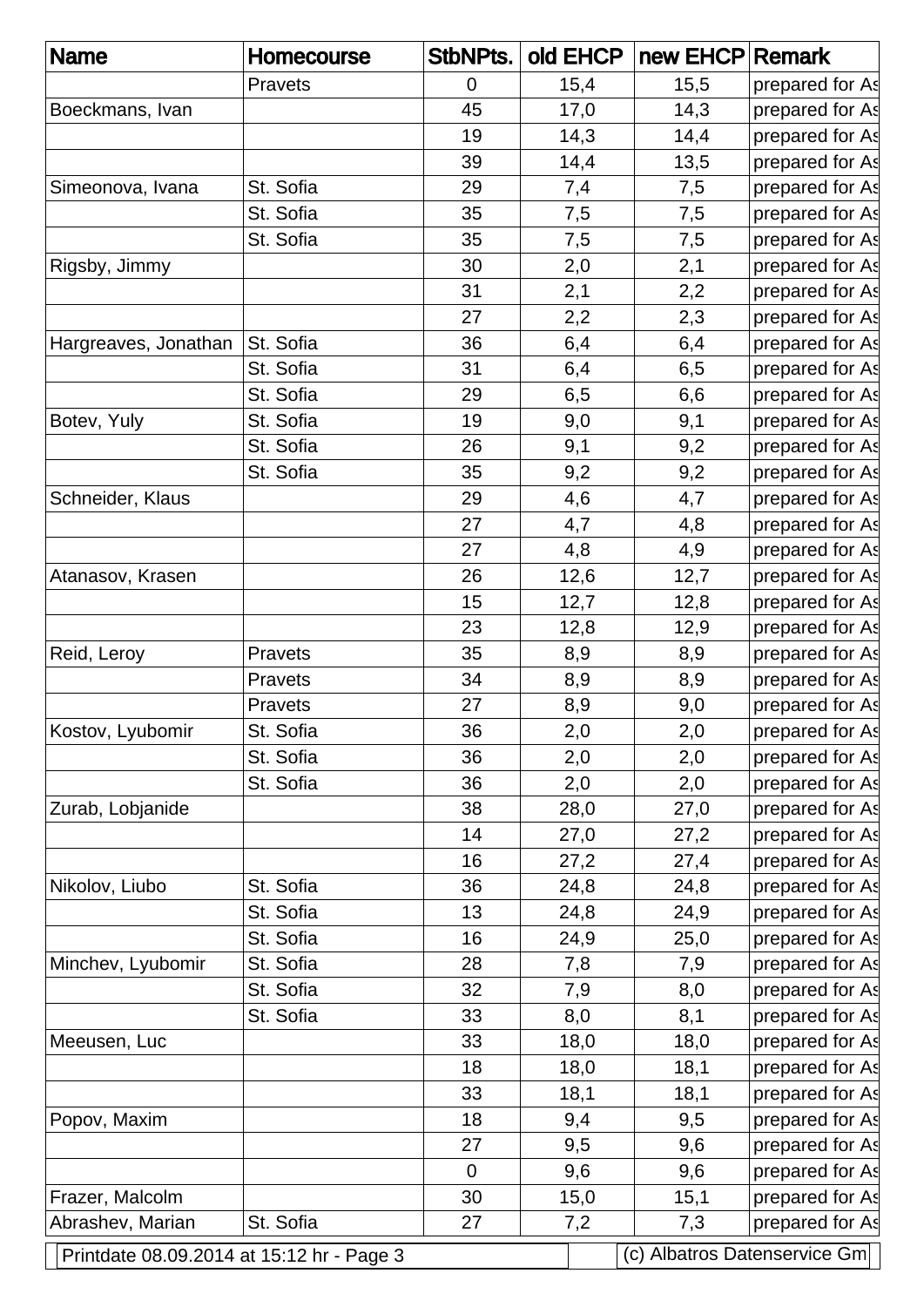| <b>Name</b>                               | Homecourse | StbNPts.       | old EHCP | new EHCP Remark |                              |
|-------------------------------------------|------------|----------------|----------|-----------------|------------------------------|
|                                           | St. Sofia  | 25             | 7,3      | 7,4             | prepared for As              |
|                                           | St. Sofia  | 0              | 7,4      | 7,4             | prepared for As              |
| Jedlicki, Marc                            |            | 25             | 3,9      | 4,0             | prepared for As              |
|                                           |            | 35             | 4,0      | 4,0             | prepared for As              |
|                                           |            | 33             | 4,0      | 4,1             | prepared for As              |
| Nikolova, Mariana                         | St. Sofia  | 39             | 19,1     | 18,0            | prepared for As              |
|                                           | St. Sofia  | 16             | 18,0     | 18,1            | prepared for As              |
|                                           | St. Sofia  | 33             | 18,1     | 18,1            | prepared for As              |
| Pascoe, Mark                              |            | 29             | 20,0     | 20,1            | prepared for As              |
|                                           |            | 17             | 20,1     | 20,2            | prepared for As              |
|                                           |            | $\mathbf 0$    | 20,2     | 20,2            | prepared for As              |
| Skokanska, Stefani                        |            | 36             | 9,0      | 9,0             | prepared for As              |
|                                           |            | 32             | 9,0      | 9,1             | prepared for As              |
|                                           |            | 31             | 9,1      | 9,2             | prepared for As              |
| Skokanski, Martin                         |            | 37             | 16,3     | 16,0            | prepared for As              |
|                                           |            | 16             | 16,0     | 16,1            | prepared for As              |
|                                           |            | 17             | 16,1     | 16,2            | prepared for As              |
| Stanic, Mathei                            |            | 41             | 25,2     | 23,2            | prepared for As              |
|                                           |            | 19             | 23,2     | 23,3            | prepared for As              |
|                                           |            | 22             | 23,3     | 23,4            | prepared for As              |
| Ozari, Mehmet                             |            | 21             | 13,7     | 13,8            | prepared for As              |
|                                           |            | 11             | 13,8     | 13,9            | prepared for As              |
|                                           |            | 25             | 13,9     | 14,0            | prepared for As              |
| Coatsworth, Michael                       |            | 17             | 9,4      | 9,5             | prepared for As              |
|                                           |            | 25             | 9,5      | 9,6             | prepared for As              |
|                                           |            | 29             | 9,6      | 9,7             | prepared for As              |
| Sikos, Michal                             |            | 35             | 3,4      | 3,4             | prepared for As              |
|                                           |            | 34             | 3,4      | 3,5             | prepared for As              |
|                                           |            | 37             | 3,5      | 3,4             | prepared for As              |
| Peeters, Michel                           |            | 15             | 16,9     | 17,0            | prepared for As              |
|                                           |            | 10             | 17,0     | 17,1            | prepared for As              |
|                                           |            | 23             | 17,1     | 17,2            | prepared for As              |
| Scorpio, Mike                             |            | 30             | 15,0     | 15,1            | prepared for As              |
|                                           |            | 11             | 15,1     | 15,2            | prepared for As              |
|                                           |            | 35             | 15,2     | 15,2            | prepared for As              |
| Sedat, Mustafa                            |            | 28             | 8,5      | 8,6             | prepared for As              |
|                                           |            | 23             | 8,6      | 8,7             | prepared for As              |
|                                           |            | $\mathbf 0$    | 8,7      | 8,7             | prepared for As              |
| Mihailov, Mihail                          |            | 30             | 19,8     | 19,9            | prepared for As              |
|                                           |            | $\overline{7}$ | 19,9     | 20,0            | prepared for As              |
|                                           |            | 12             | 20,0     | 20,1            | prepared for As              |
| Eftimie, Nick                             |            | 26             | 9,0      | 9,1             | prepared for As              |
|                                           |            | 27             | 9,1      | 9,2             | prepared for As              |
| Kovacs, Nicolae                           |            | 29             | 5,6      | 5,7             | prepared for As              |
|                                           |            | $\mathbf 0$    | 5,7      | 5,7             | prepared for As              |
| Printdate 08.09.2014 at 15:12 hr - Page 4 |            |                |          |                 | (c) Albatros Datenservice Gm |
|                                           |            |                |          |                 |                              |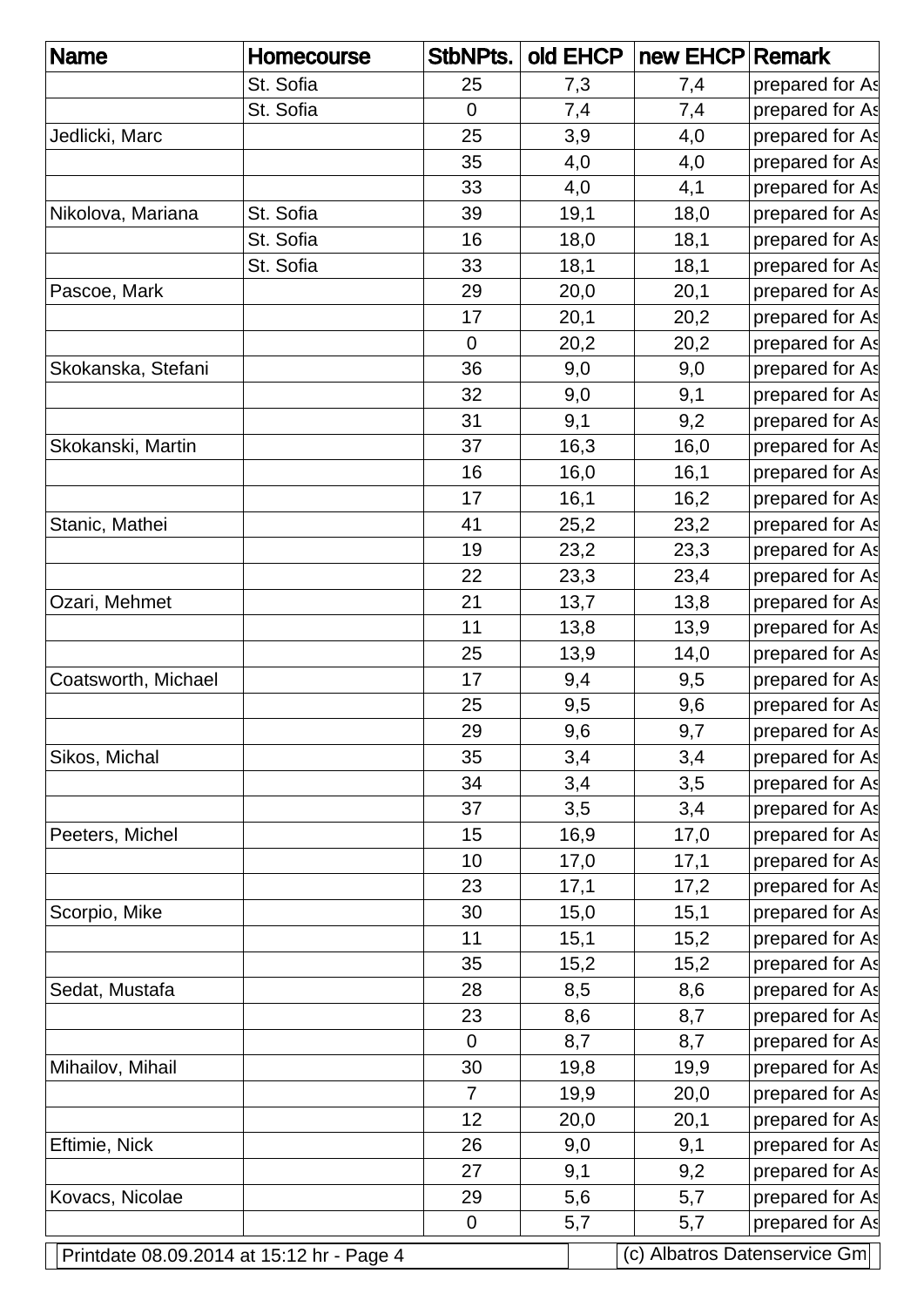| <b>Name</b>       | Homecourse                                | <b>StbNPts.</b> | old EHCP | new EHCP Remark |                              |
|-------------------|-------------------------------------------|-----------------|----------|-----------------|------------------------------|
| Penev, Nikolay    | St. Sofia                                 | 30              | 16,6     | 16,7            | prepared for As              |
|                   | St. Sofia                                 | 14              | 16,7     | 16,8            | prepared for As              |
| Nankov, Nikolay   |                                           | 34              | 16,0     | 16,0            | prepared for As              |
|                   |                                           | 16              | 16,0     | 16,1            | prepared for As              |
| Chernev, Oleg     | St. Sofia                                 | 33              | 4,4      | 4,5             | prepared for As              |
|                   | St. Sofia                                 | 31              | 4,5      | 4,6             | prepared for As              |
|                   | St. Sofia                                 | 32              | 4,6      | 4,7             | prepared for As              |
| Jamieson, Paul    |                                           | 32              | 10,6     | 10,7            | prepared for As              |
|                   |                                           | 18              | 10,7     | 10,8            | prepared for As              |
|                   |                                           | 34              | 10,8     | 10,8            | prepared for As              |
| Baychev, Petar    | St. Sofia                                 | 30              | 23,3     | 23,4            | prepared for As              |
|                   | St. Sofia                                 | 12              | 23,4     | 23,5            | prepared for As              |
|                   | St. Sofia                                 | 14              | 23,5     | 23,6            | prepared for As              |
| Mutafchiev, Petko |                                           | 23              | 17,0     | 17,1            | prepared for As              |
|                   |                                           | 16              | 17,1     | 17,2            | prepared for As              |
|                   |                                           | 26              | 17,2     | 17,3            | prepared for As              |
| Sikos, Petr       |                                           | 35              | 7,8      | 7,8             | prepared for As              |
|                   |                                           | 33              | 7,8      | 7,9             | prepared for As              |
|                   |                                           | 26              | 7,9      | 8,0             | prepared for As              |
| Mitchell, Philip  |                                           | 26              | 9,0      | 9,1             | prepared for As              |
|                   |                                           | 31              | 9,1      | 9,2             | prepared for As              |
|                   |                                           | 30              | 9,2      | 9,3             | prepared for As              |
| Staykov, Raian    | St. Sofia                                 | 34              | 7,6      | 7,6             | prepared for As              |
|                   | St. Sofia                                 | 34              | 7,6      | 7,6             | prepared for As              |
|                   | St. Sofia                                 | 37              | 7,6      | 7,4             | prepared for As              |
| Marcu, Razvan     |                                           | 28              | 6,4      | 6,5             | prepared for As              |
|                   |                                           | $\overline{0}$  | 6,5      | 6,5             | prepared for As              |
| Dixon, Richard    |                                           | 37              | 8,1      | 7,9             | prepared for As              |
|                   |                                           | 35              | 7,9      | 7,9             | prepared for As              |
|                   |                                           | 28              | 7,9      | 8,0             | prepared for As              |
| Wray, Rick        |                                           | 30              | 0,0      | 0,1             | prepared for As              |
|                   |                                           | 30              | 0,1      | 0,2             | prepared for As              |
|                   |                                           | 27              | 0,2      | 0,3             | prepared for As              |
| Beecher, Robbie   | St. Sofia                                 | 39              | 13,5     | 12,6            | prepared for As              |
|                   | St. Sofia                                 | 16              | 12,6     | 12,7            | prepared for As              |
|                   | St. Sofia                                 | 30              | 12,7     | 12,8            | prepared for As              |
| Mladenov, Roberto | St. Sofia                                 | 27              | 18,4     | 18,5            | prepared for As              |
|                   | St. Sofia                                 | 16              | 18,5     | 18,6            | prepared for As              |
|                   | St. Sofia                                 | 32              | 18,6     | 18,6            | prepared for As              |
| Anastasov, Rumen  | Pravets                                   | 31              | 6,6      | 6,7             | prepared for As              |
|                   | Pravets                                   | 13              | 6,7      | 6,7             | prepared for As              |
| Stoyanov, Rumen   | St. Sofia                                 | 35              | 14,1     | 14,1            | prepared for As              |
| McNeil, Scott     |                                           | 30              | 7,0      | 7,1             | prepared for As              |
|                   |                                           | 30              | 7,1      | 7,2             | prepared for As              |
|                   |                                           | 32              | 7,2      | 7,3             | prepared for As              |
|                   | Printdate 08.09.2014 at 15:12 hr - Page 5 |                 |          |                 | (c) Albatros Datenservice Gm |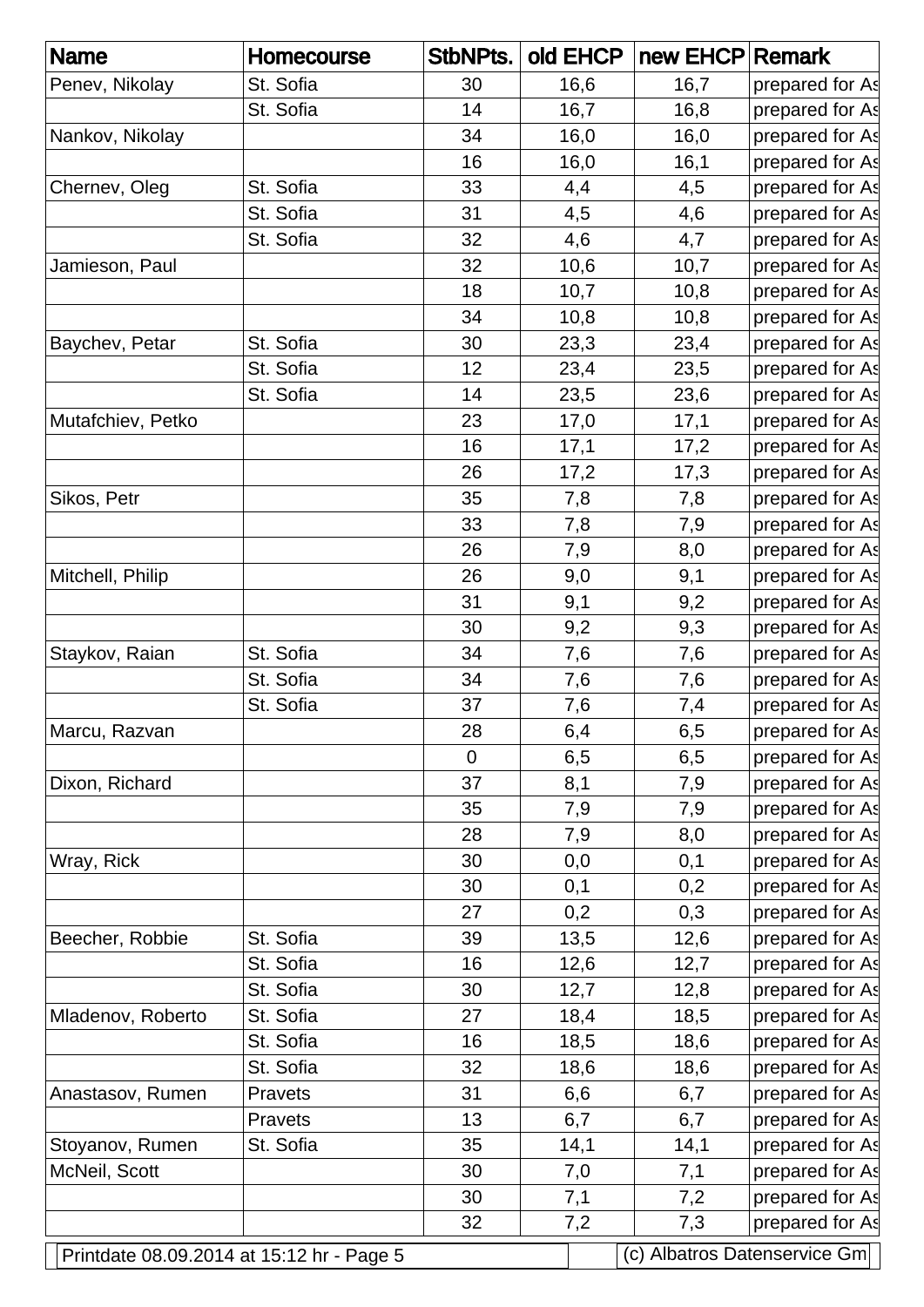| <b>Name</b>                               | <b>Homecourse</b> | StbNPts.       | old EHCP | new EHCP Remark |                              |
|-------------------------------------------|-------------------|----------------|----------|-----------------|------------------------------|
| Stoykov, Sergey                           | St. Sofia         | 36             | 9,3      | 9,3             | prepared for As              |
|                                           | St. Sofia         | 34             | 9,3      | 9,3             | prepared for As              |
|                                           | St. Sofia         | 27             | 9,3      | 9,4             | prepared for As              |
| Underwood, Seth                           | <b>Pravets</b>    | 28             | 8,0      | 8,1             | prepared for As              |
|                                           | <b>Pravets</b>    | 29             | 8,1      | 8,2             | prepared for As              |
|                                           | Pravets           | 33             | 8,2      | 8,3             | prepared for As              |
| Morozova, Sofia                           |                   | 30             | 2,4      | 2,5             | prepared for As              |
|                                           |                   | 32             | 2,5      | 2,6             | prepared for As              |
|                                           |                   | 32             | 2,6      | 2,7             | prepared for As              |
| Seldemirova, Sofia                        | St. Sofia         | 35             | 2,8      | 2,8             | prepared for As              |
|                                           | St. Sofia         | 30             | 2,8      | 2,9             | prepared for As              |
|                                           | St. Sofia         | 33             | 2,9      | 3,0             | prepared for As              |
| Yetkili, Soner                            |                   | 34             | 10,4     | 10,4            | prepared for As              |
|                                           |                   | 14             | 10,4     | 10,5            | prepared for As              |
|                                           |                   | 25             | 10,5     | 10,6            | prepared for As              |
| Kralchev, Stefan                          | St. Sofia         | 34             | 6,3      | 6,3             | prepared for As              |
|                                           | St. Sofia         | 36             | 6,3      | 6,3             | prepared for As              |
|                                           | St. Sofia         | 30             | 6,3      | 6,4             | prepared for As              |
| Popa, Tiberius                            |                   | 33             | 9,0      | 9,1             | prepared for As              |
|                                           |                   | $\overline{0}$ | 9,1      | 9,1             | prepared for As              |
| Burley, Thomas                            |                   | 34             | $+1,0$   | $+0,9$          | prepared for As              |
|                                           |                   | 36             | $+0,9$   | $+0,9$          | prepared for As              |
|                                           |                   | 33             | $+0,9$   | $+0,8$          | prepared for As              |
| Krivanec, Tomas                           |                   | 35             | 0,8      | 0,8             | prepared for As              |
|                                           |                   | 36             | 0,8      | 0,8             | prepared for As              |
|                                           |                   | 36             | 0,8      | 0,8             | prepared for As              |
| Tsanev, Tsanko                            | St. Sofia         | 40             | 24,2     | 22,6            | prepared for As              |
|                                           | St. Sofia         | 24             | 22,6     | 22,7            | prepared for As              |
|                                           | St. Sofia         | 14             | 22,7     | 22,8            | prepared for As              |
| Roeland, Vanderheyde                      |                   | 21             | 15,6     | 15,7            | prepared for As              |
|                                           |                   | 14             | 15,7     | 15,8            | prepared for As              |
|                                           |                   | 25             | 15,8     | 15,9            | prepared for As              |
| Beshliev, Vatko                           |                   | 34             | 14,5     | 14,5            | prepared for As              |
|                                           |                   | 17             | 14,5     | 14,6            | prepared for As              |
|                                           |                   | 36             | 14,6     | 14,6            | prepared for As              |
| Genova, Victoria                          | St. Sofia         | 39             | 17,9     | 17,0            | prepared for As              |
|                                           | St. Sofia         | 21             | 17,0     | 17,1            | prepared for As              |
|                                           | St. Sofia         | 17             | 17,1     | 17,2            | prepared for As              |
| Marinov, Vladislav                        | St. Sofia         | 38             | 4,4      | 4,2             | prepared for As              |
|                                           | St. Sofia         | 35             | 4,2      | 4,2             | prepared for As              |
|                                           | St. Sofia         | 29             | 4,2      | 4,3             | prepared for As              |
| Bilyi, Volodimir                          |                   | 26             | 17,0     | 17,1            | prepared for As              |
|                                           |                   | 21             | 17,1     | 17,2            | prepared for As              |
|                                           |                   | 29             | 17,2     | 17,3            | prepared for As              |
| Thaler, Yair                              |                   | 33             | $+1,8$   | $+1,7$          | prepared for As              |
| Printdate 08.09.2014 at 15:12 hr - Page 6 |                   |                |          |                 | (c) Albatros Datenservice Gm |